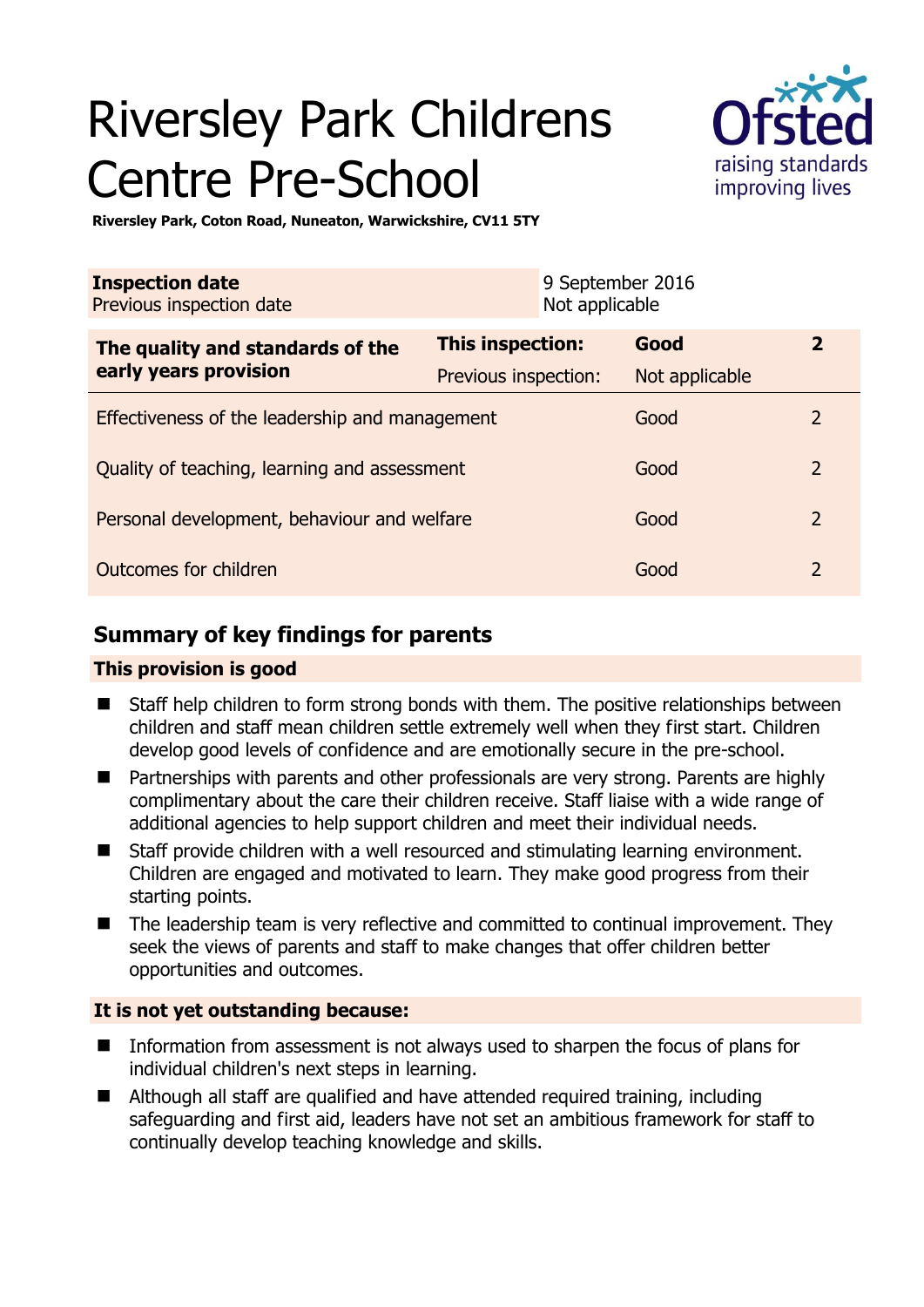# **What the setting needs to do to improve further**

#### **To further improve the quality of the early years provision the provider should:**

- make better use of information gained from assessment to plan children's next steps in learning more precisely and close any gaps at a faster rate
- focus ongoing professional development opportunities for staff more sharply on raising the quality of teaching to an even higher level.

#### **Inspection activities**

- The inspector observed activities inside and outside.
- The inspector conducted a joint observation with the manager.
- The inspector looked at children's learning journey progress records, planning documentation, evidence of the suitability of staff working within the setting and a range of other documentation.
- The inspector took account of the views of parents spoken to on the day of the inspection.

#### **Inspector**

Trisha Turney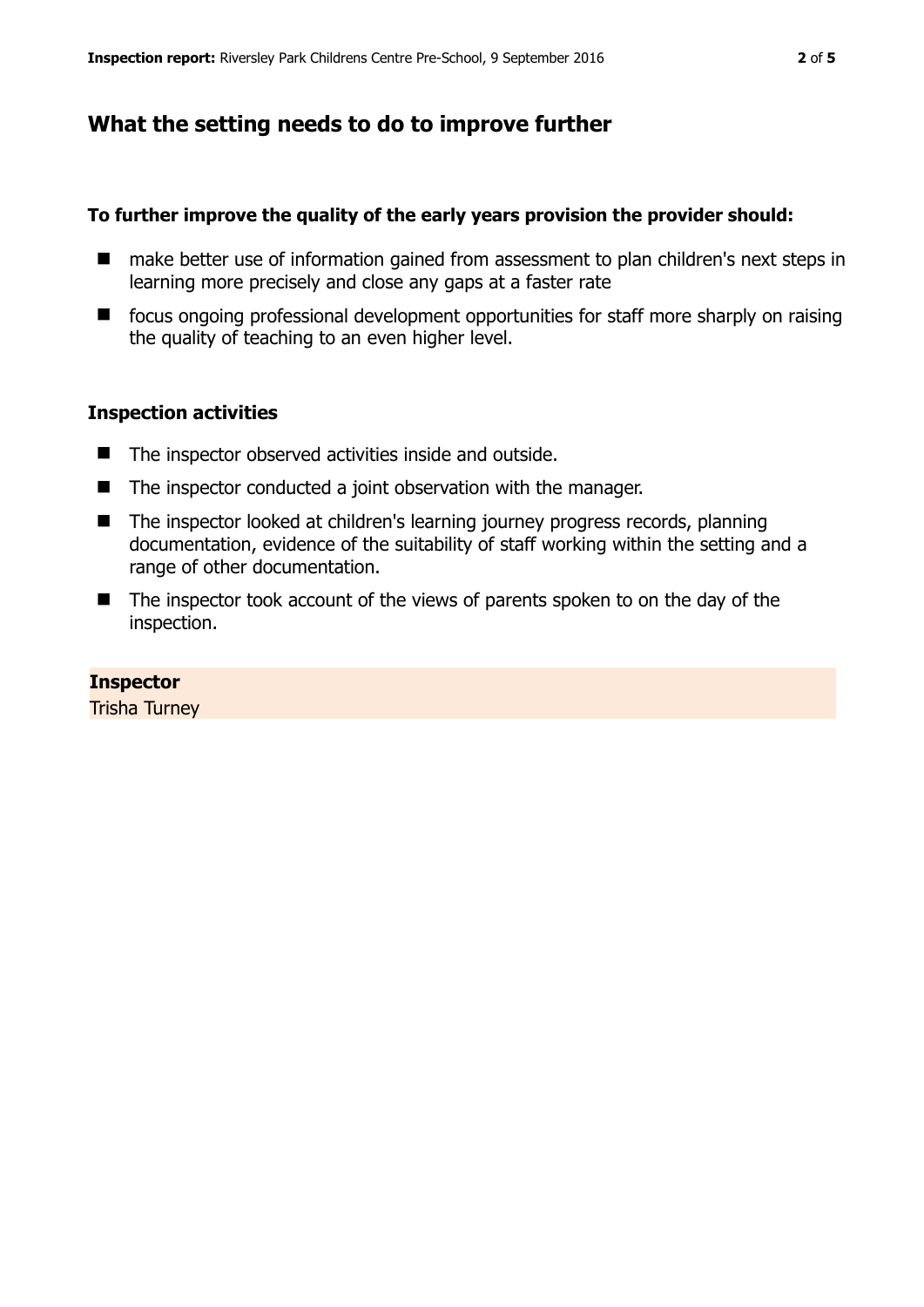# **Inspection findings**

## **Effectiveness of the leadership and management is good**

A strong leadership team underpins this good quality pre-school. Close monitoring of staff performance and children's learning leads to good outcomes for children. The arrangements for safeguarding are effective. Managers and staff have a good understanding of the procedure to follow should they have any concerns about a child's welfare. Good recruitment and induction procedures are in place and staff's suitability is consistently checked. Partnerships with parents are excellent. Parents speak positively about the regular updates of their child's care and achievements. Staff have strong links with other health and social care agencies, including the on-site children's centre. A wealth of support is available for families, which benefits children.

## **Quality of teaching, learning and assessment is good**

Staff are well qualified and use their knowledge and experience to provide children with a good range of well-planned activities. Staff engage well with children and consistently make the most of opportunities to extend children's knowledge. For example, they encourage children to learn about quantity as they fill and empty water containers. Staff extend children's communication skills well. They encourage children to join in singing songs and rhymes. Staff get to know children well. They use observations of children's learning to carefully tailor activities to meet their individual needs.

## **Personal development, behaviour and welfare are good**

All staff are incredibly patient and nurturing. Staff visit children in their home before they start. A wealth of information is gathered to help staff plan for children's interests from the start. Parents are invited to stay with children on their first day. This helps children to feel comfortable and settle well. The indoor and outdoor environments are very well set out. Children are able to access the toys and activities easily, so they are able to make their own choices. Healthy lifestyles are promoted well. Children are learning to be independent as they choose from a range of healthy snacks and drinks. Children enjoy lots of fresh air and exercise in the inviting outdoor area. They are able to engage in a variety of climbing and balancing activities using the equipment provided.

## **Outcomes for children are good**

Children develop confidence and independence. They make choices about what they like to do and begin to manage their own care needs. Social skills are emerging as children learn to share and take turns. A strong focus on speaking and listening skills means that children communicate well. Children develop small-muscle skills as they learn to use tools and equipment. For example, children use scissors to cut and glue spreaders to create pictures. Children have great fun using their larger muscles as they enthusiastically shake a parachute up and down. Good quality teaching means children develop a secure foundation for future learning.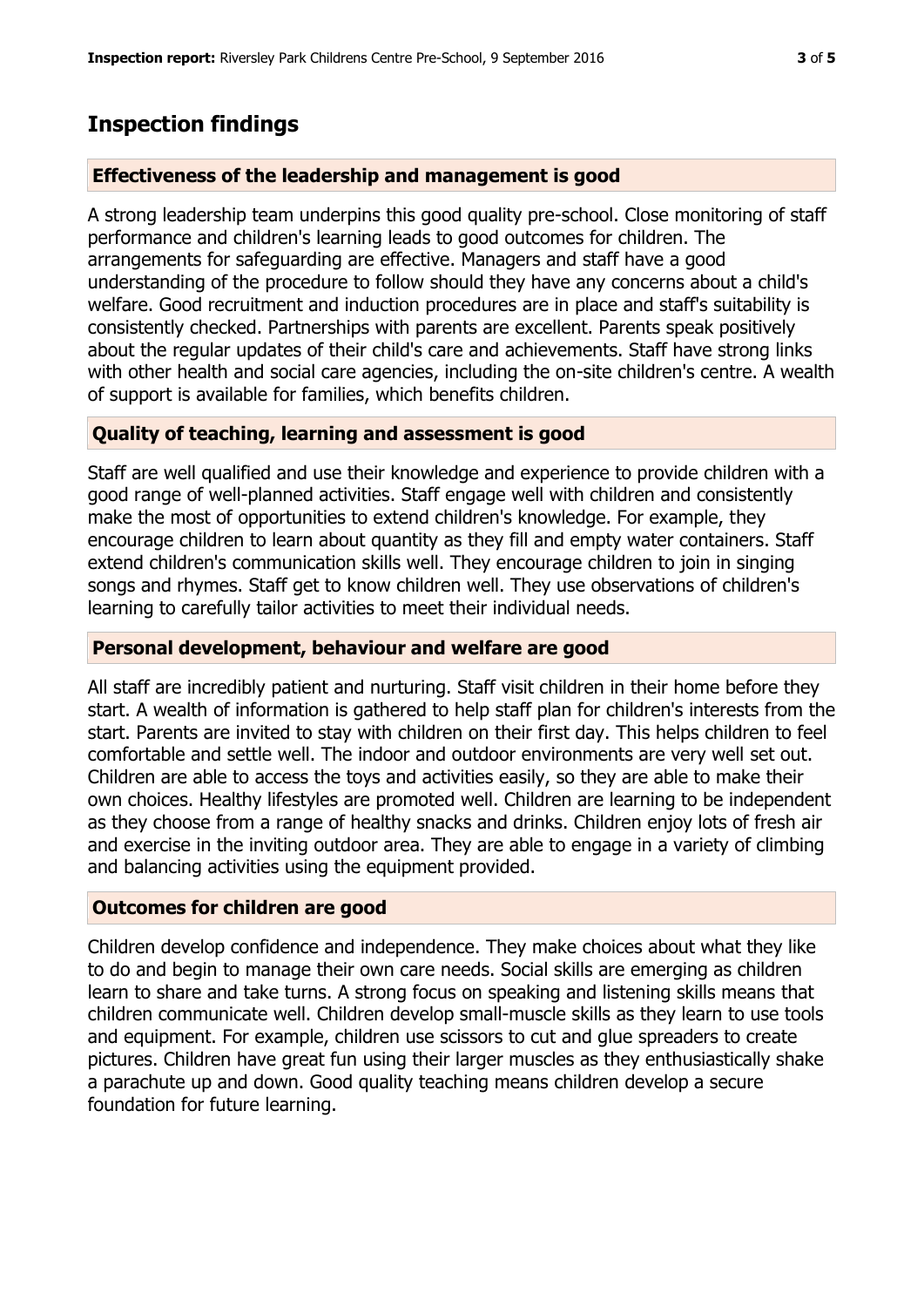# **Setting details**

| Unique reference number                             | EY480084                                                                             |  |
|-----------------------------------------------------|--------------------------------------------------------------------------------------|--|
| <b>Local authority</b>                              | Warwickshire                                                                         |  |
| <b>Inspection number</b>                            | 987969                                                                               |  |
| <b>Type of provision</b>                            | Sessional provision                                                                  |  |
| Day care type                                       | Childcare - Non-Domestic                                                             |  |
| <b>Registers</b>                                    | Early Years Register, Compulsory Childcare<br>Register, Voluntary Childcare Register |  |
| Age range of children                               | $2 - 2$                                                                              |  |
| <b>Total number of places</b>                       | 16                                                                                   |  |
| Number of children on roll                          | 14                                                                                   |  |
| Name of registered person                           | Barnardo's                                                                           |  |
| <b>Registered person unique</b><br>reference number | RP518879                                                                             |  |
| Date of previous inspection                         | Not applicable                                                                       |  |
| <b>Telephone number</b>                             | 02476 378600                                                                         |  |

Riversley Park Children's Centre Pre-School was registered in 2014. It is commissioned to Banardo's charity organisation. The pre-school employs four members of childcare staff. Of these, three hold appropriate early years qualifications at level 3 and one holds level 6. The pre-school opens from Monday to Friday all year round. Sessions are from 8.45am until 11.45am. The pre-school provides funded early education for two- and three-year-old children.

This inspection was carried out by Ofsted under sections 49 and 50 of the Childcare Act 2006 on the quality and standards of provision that is registered on the Early Years Register. The registered person must ensure that this provision complies with the statutory framework for children's learning, development and care, known as the early years foundation stage.

Any complaints about the inspection or the report should be made following the procedures set out in the guidance 'Complaints procedure: raising concerns and making complaints about Ofsted', which is available from Ofsted's website: www.gov.uk/government/organisations/ofsted. If you would like Ofsted to send you a copy of the guidance, please telephone 0300 123 4234, or email enquiries@ofsted.gov.uk.